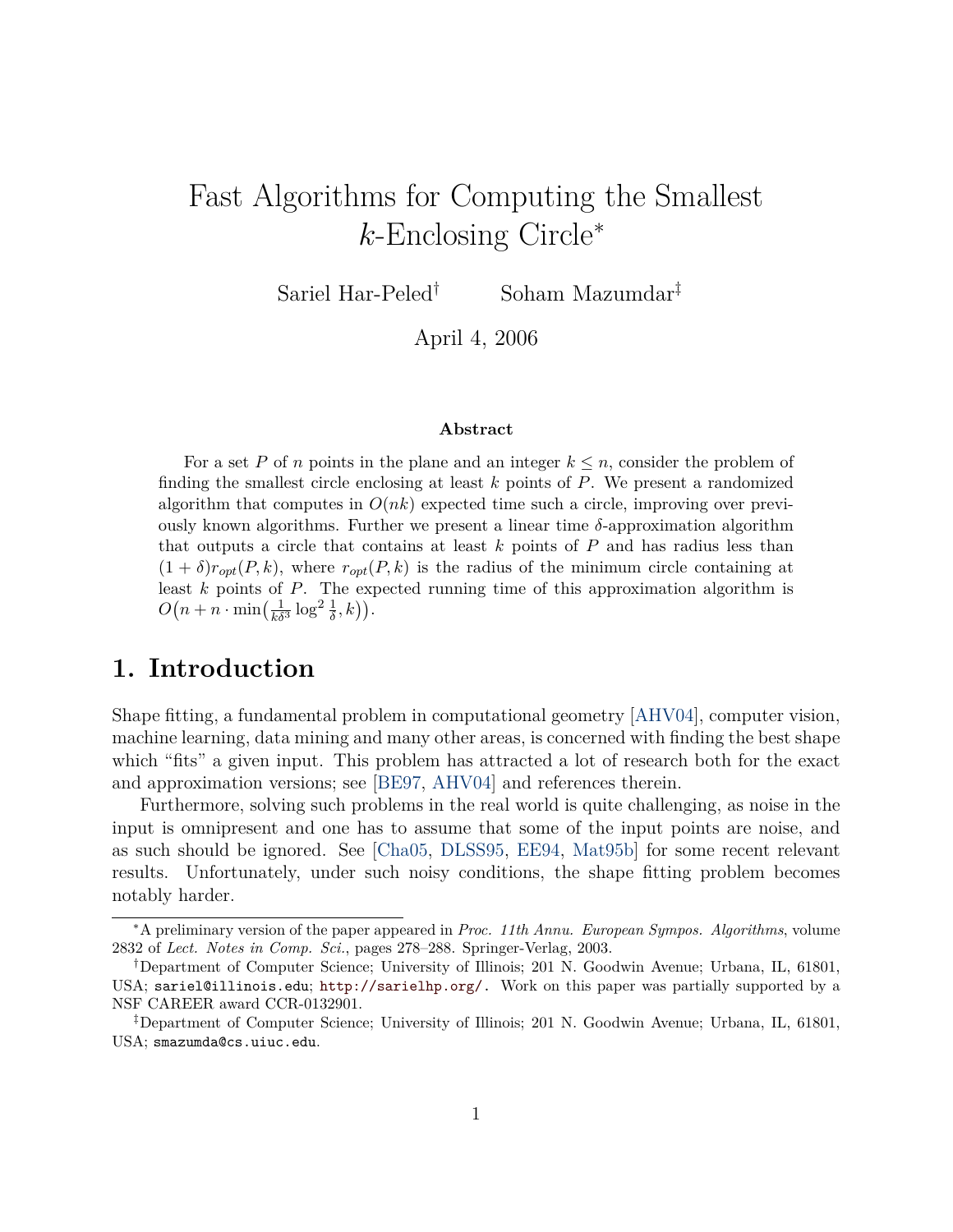An important class, of shape fitting problems, involves finding an optimal  $k$  point subset of a set of n points based on some optimizing criteria. The optimizing criteria could be the smallest convex hull volume, the smallest enclosing ball, the smallest enclosing box, the smallest diameter among others [\[EE94,](#page-11-1) [AST94\]](#page-10-3).

An interesting problem in this class is the computation of the smallest circle containing  $k$ points of a given set of n points in the plane. The initial approaches to solving this problem involved first constructing the order-k Voronoi diagram, followed by a search in all or some of the Voronoi cells. The best known algorithm to compute the order-k Voronoi diagram has time complexity  $O(nk \log n + n \log^3 n)$  [\[ABMS98\]](#page-10-4). Eppstein and Erickson [\[EE94\]](#page-11-1) observed that instead of Voronoi cells, one can work with  $O(k)$  nearest neighbors to each point. The resulting algorithm has a running time of  $O(nk \log n + nk \log^2 k)$  and space complexity  $O(nk + k^2 \log k)$ . Using the technique of parametric search, Efrat *et al.* [\[ESZ94\]](#page-11-3) solved the problem in time  $O(nk \log^2 n)$  and space  $O(nk)$ . Finally, using a suitable randomized search, Matoušek gave a simple algorithm which uses  $O(nk)$  space and has  $O(n \log n + nk)$  expected running time [\[Mat95a\]](#page-11-4).

We revisit this classical problem, and present an algorithm with  $O(nk)$  expected running time, that uses  $O(n + k^2)$  space. The main reason why this result is interesting is because it beats the lower bound of  $\Omega(n \log n)$  on the running time for small k, which follows from element uniqueness in the comparison model. We achieve this by using randomization and the floor function (interestingly enough, this is also the computation model used by Matoušek [\[Mat95a\]](#page-11-4)). Despite this somewhat small gain, removing the extra  $\log n$  factor from the running time was a non-trivial undertaking, requiring some new ideas.

Our main technical contribution is a *linear* time 2-approximation algorithm, described in [Section 4.](#page-5-0) This improves upon the previous best result of Matoušek [\[Mat95a\]](#page-11-4) that runs in  $O(n \log n)$  time. Using our algorithm and the latter half of the algorithm of Matoušek (with some minor modifications), we get the new improved exact algorithm. Finally, in [Section 5,](#page-9-0) we observe that from the 2-approximation algorithm one can get a  $(1 + \delta)$ -approximation algorithm with running time linear in n and polynomial in  $1/\delta$ .

### **2. Preliminaries**

For r a real positive number and a point  $p = (x, y)$  in  $\mathbb{R}^2$ , define  $G_r(p)$  to be the point  $(|x/r| r, |y/r| r)$ . We call r the *width* of the *grid* G<sub>r</sub>. Observe that G<sub>r</sub> partitions the plane into square regions, which we call grid *cells*. Formally, for any  $i, j \in \mathbb{Z}$ , the intersection of the half-planes  $x \geq ri$ ,  $x < r(i+1)$ ,  $y \geq rj$  and  $y < r(j+1)$  is said to be a grid cell. Further we define a *grid cluster* as a block of  $3 \times 3$  contiguous grid cells. For a circle D, we denote by radius(D) the *radius* of D.

For a point set P, and parameter r, the partition of P into subsets by the grid  $G_r$ , is denoted by  $G_r(P)$ . More formally, two points  $p, q \in P$  belong to the same set in the partition  $G_r(P)$ , if both points are being mapped to the same grid point or equivalently belong to the same grid cell.

Let  $\mathsf{gd}_r(P)$  denote the maximum number of points of P mapped to a single point by the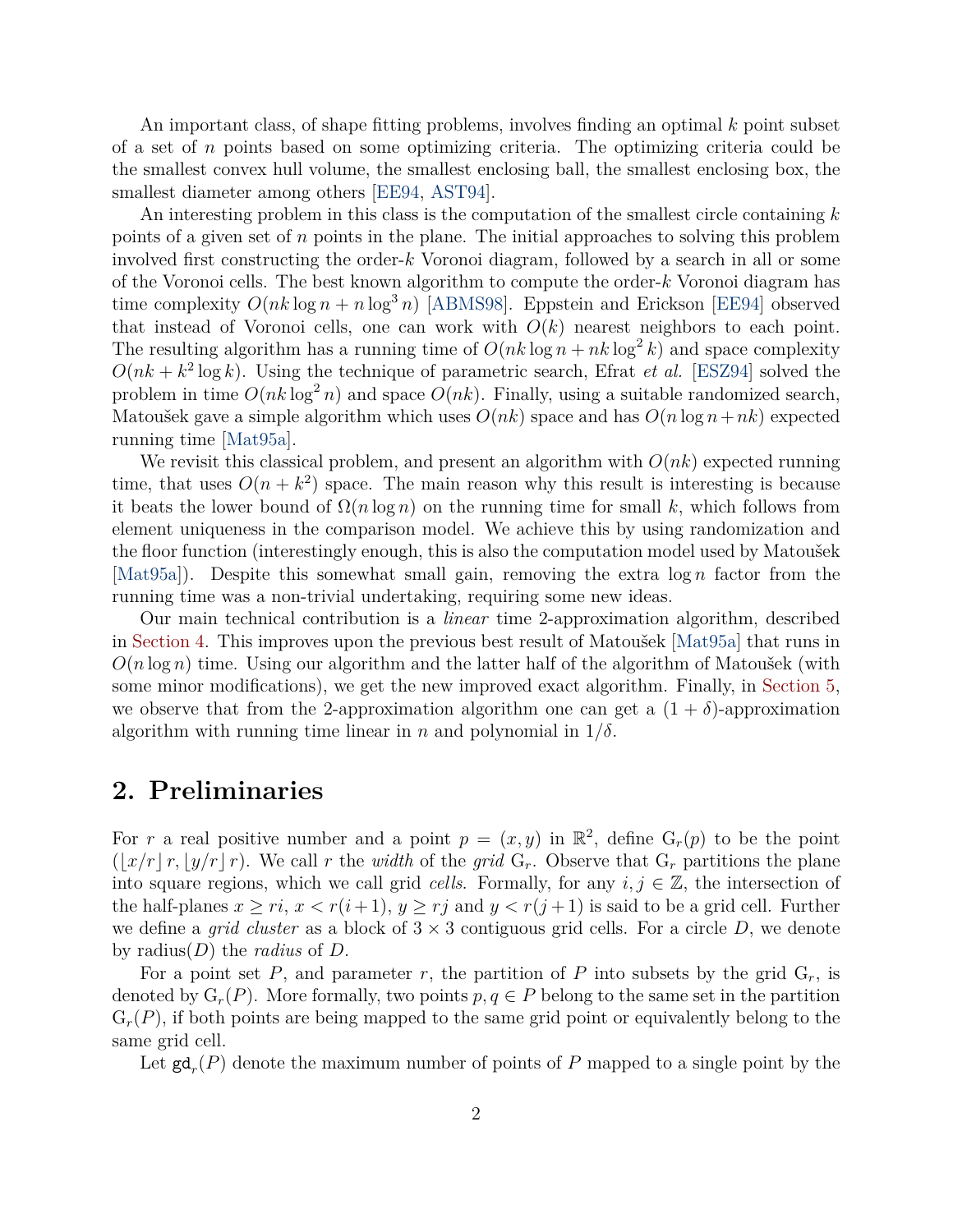mapping  $G_r$ . Define depth $(P, r)$  to be the maximum number of points of P that a circle of radius r can contain. Let  $D_{opt}(P, k)$  be a circle of minimum radius which contains k points of P, and let  $r_{opt}(P, k)$  denote the radius of  $D_{opt}(P, k)$ .

The above notation is a slight variant on definitions of Matoušek [\[Mat95a\]](#page-11-4). Using simple packing arguments one can prove the following results (using similar argumentation to  $|Mat95a|$ :

<span id="page-2-0"></span>**Lemma 2.1.** For any point set P, and  $r > 0$ , we have: (i) For any real number  $A > 0$ ,  $it$   $holds$  depth $(P, Ar) \leq (A + 1)^2$  depth $(P, r)$ *, (ii)*  $gd_r(P) \leq$  depth $(P, r) \leq 9$ gd<sub>r</sub> $(P)$ *, (iii)* if  $r_{opt}(P, k) \le r \le 2r_{opt}(P, k)$  then  $\mathsf{gd}_r(P) \le 5k$ , and *(iv)* Any circle of radius r is covered by *at least one grid cluster in* Gr*.*

<span id="page-2-1"></span>**Definition 2.2 (Gradation).** Given a set P of n points, a *sampling sequence*  $(S_m, \ldots, S_1)$  of P is a sequence of subsets of P, such that (i)  $S_1 = P$ , (ii)  $S_i$  is formed by picking each point of  $S_{i-1}$  with probability 1/2, and (iii)  $|S_m| \leq n/\log n$ , and  $|S_{m-1}| > n/\log n$ . The sequence  $(S_m, S_{m-1}, \ldots, S_1)$  is called a *gradation* of P.

<span id="page-2-2"></span>**Lemma 2.3.** *Given* P*, a* sampling sequence *can be computed in expected linear time.*

*Proof:* Observe that the sampling time is  $O(\sum_{i=1}^{m} |S_i|)$ , where m is the length of the sequence. Also observe that  $\mathbb{E}[|S_1|] = |S_1| = n$  and

$$
\mathbb{E}\big[|S_i|\big] = \mathbb{E}\Big[\mathbb{E}\big[|S_i|\mid |S_{i-1}|\big]\Big] = \mathbb{E}\bigg[\frac{|S_{i-1}|}{2}\bigg] = \frac{1}{2}\,\mathbb{E}\big[|S_{i-1}|\big]\,.
$$

Now by induction, we get

$$
\mathbb{E}\big[|S_i|\big] = \frac{n}{2^{i-1}}
$$

.

Thus, the running time is  $O(\mathbb{E}[\sum_{i=1}^{m} |S_i|]) = O(n)$ .

# **3. A Slow** 2**-Approximation Algorithm**

In this section, we develop a  $O(n \cdot (n/k)^2)$  time 2-approximation algorithm that would be used as a subroutine in our faster algorithm, presented in [Section 4.](#page-5-0) Surprisingly, the algorithm in [Section 4](#page-5-0) merely requires a 2-approximation algorithm with a running time of  $O(n \cdot (n/k)^c)$ , where  $c$  is a constant.

#### **3.1. A Deterministic Algorithm**

Let P be a set of n points in the plane. Compute a set of  $m = O(n/k)$  horizontal lines  $h_1, \ldots, h_m$  such that between two consecutive horizontal lines, there are at most  $k/4$  points of P in the strip they define. This can be easily done in  $O(n \log(n/k))$  time using deterministic median selection together with recursion. Similarly, compute a set of vertical lines  $v_1, \ldots, v_m$ , such that between two consecutive lines, there are at most  $k/4$  points of P.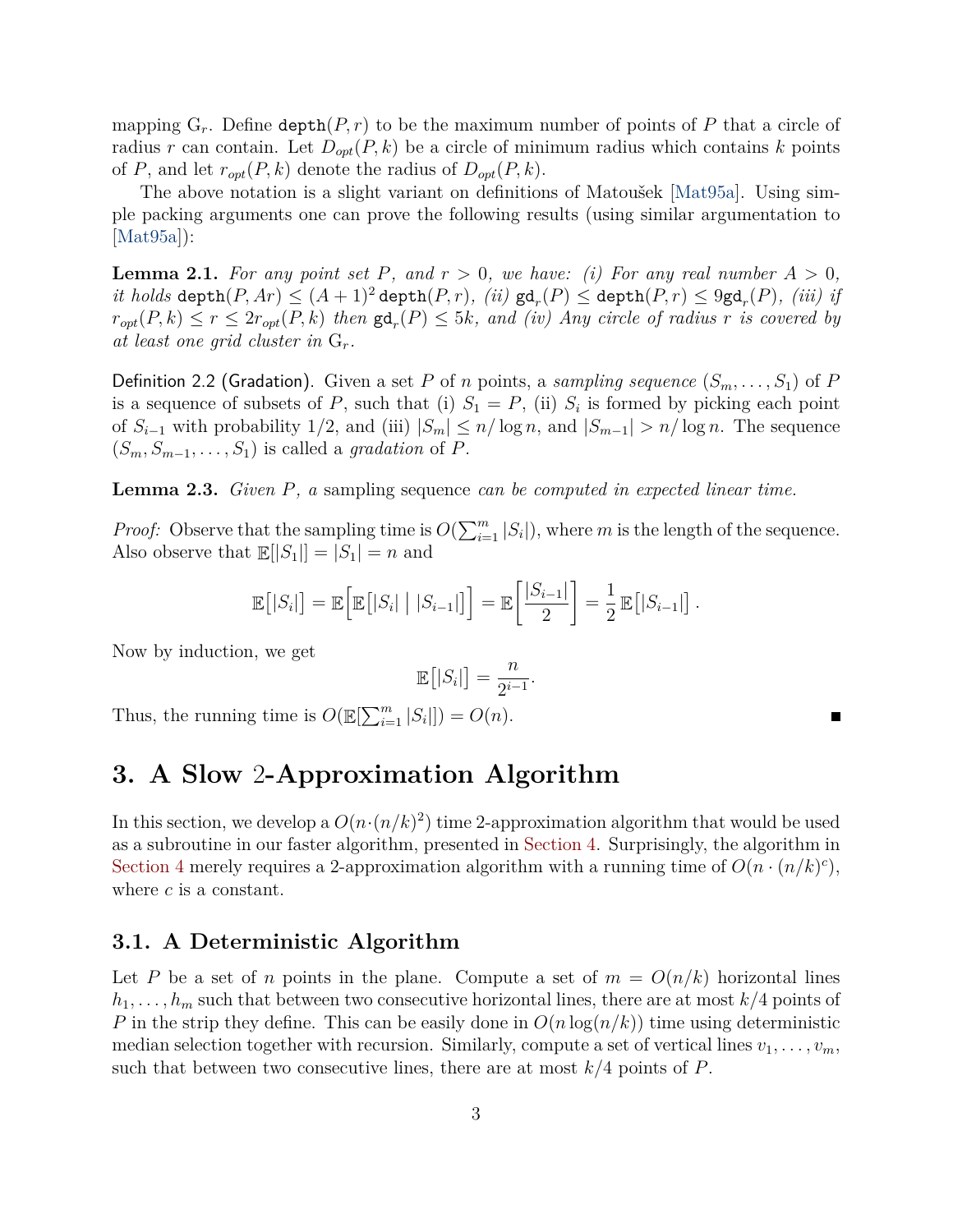

<span id="page-3-0"></span>Figure 1:  $D_{opt}(P, k) \cap X \neq \phi$ .

Consider the (non-uniform) grid G induced by  $h_1, \ldots, h_m$  and  $v_1, \ldots, v_m$ . Let X be the set of all intersection points of G. We claim that  $D_{opt}(P, k)$  contains at least one point of X. Indeed, consider the center u of  $D_{opt}(P, k)$ , and let c be the cell of G that contains u. Clearly, if  $D_{opt}(P, k)$  does not cover any of the four vertices of c, then it can cover only points in the vertical strip of G that contains c, and only points in the horizontal strip of G that contains c. See [Figure 1.](#page-3-0) However, each such strip contains at most  $k/4$  points. It follows that  $D_{opt}(P, k)$  contains at most  $k/2$  points of P, a contradiction. Thus,  $D_{opt}(P, k)$ must contain a point of X. For every point  $p \in X$ , compute the smallest circle centered at p that contains k points of P. Clearly, for a point  $q \in X \cap D_{opt}(P, k)$ , this yields the required 2-approximation. We summarize as follows:

<span id="page-3-2"></span>**Lemma 3.1.** *Given a set* P *of* n *points in the plane, and parameter* k*, one can compute* in  $O(n(n/k)^2)$  deterministic time, a circle D that contains k points of P, and radius(D)  $\leq$  $2r_{opt}(P, k)$ .

<span id="page-3-1"></span>**Corollary 3.2.** *Given a set of* P *of* n points and a parameter  $k = \Omega(n)$ , one can compute *in linear time, a circle* D *that contains* k points of P and  $\text{radius}(D) \leq 2r_{opt}(P, k)$ .

#### **3.2. A Randomized Algorithm**

Let R be a random sample from  $P$ , generated by choosing every point of P with probability  $1/k$ . Next, compute for every  $p \in R$ , the smallest circle centered at p containing k points of P. Overall, this takes  $O(n(n/k))$  expected time, as  $\mathbb{E}||R|| = n/k$  and computing the smallest circle for every point takes linear time using median selection. Let  $r$  be the minimum radius computed.

Let X be the set of k points of P covered by  $D_{opt}(P, k)$ . We have

$$
\mathbb{P}[X \cap R \neq \emptyset] = 1 - \left(1 - \frac{1}{k}\right)^k \ge 1 - \frac{1}{e}.
$$

If R contains a point covered by  $D_{opt}(P, k)$ , then r is a 2-approximation to  $r_{opt}(P, k)$ . We need to verify that this indeed occurred.

To this end, we maintain a hash table of non-empty cells in the grid  $G_r$ . In the beginning this hash table is empty. Next, we scan the points one by one. For every point, we check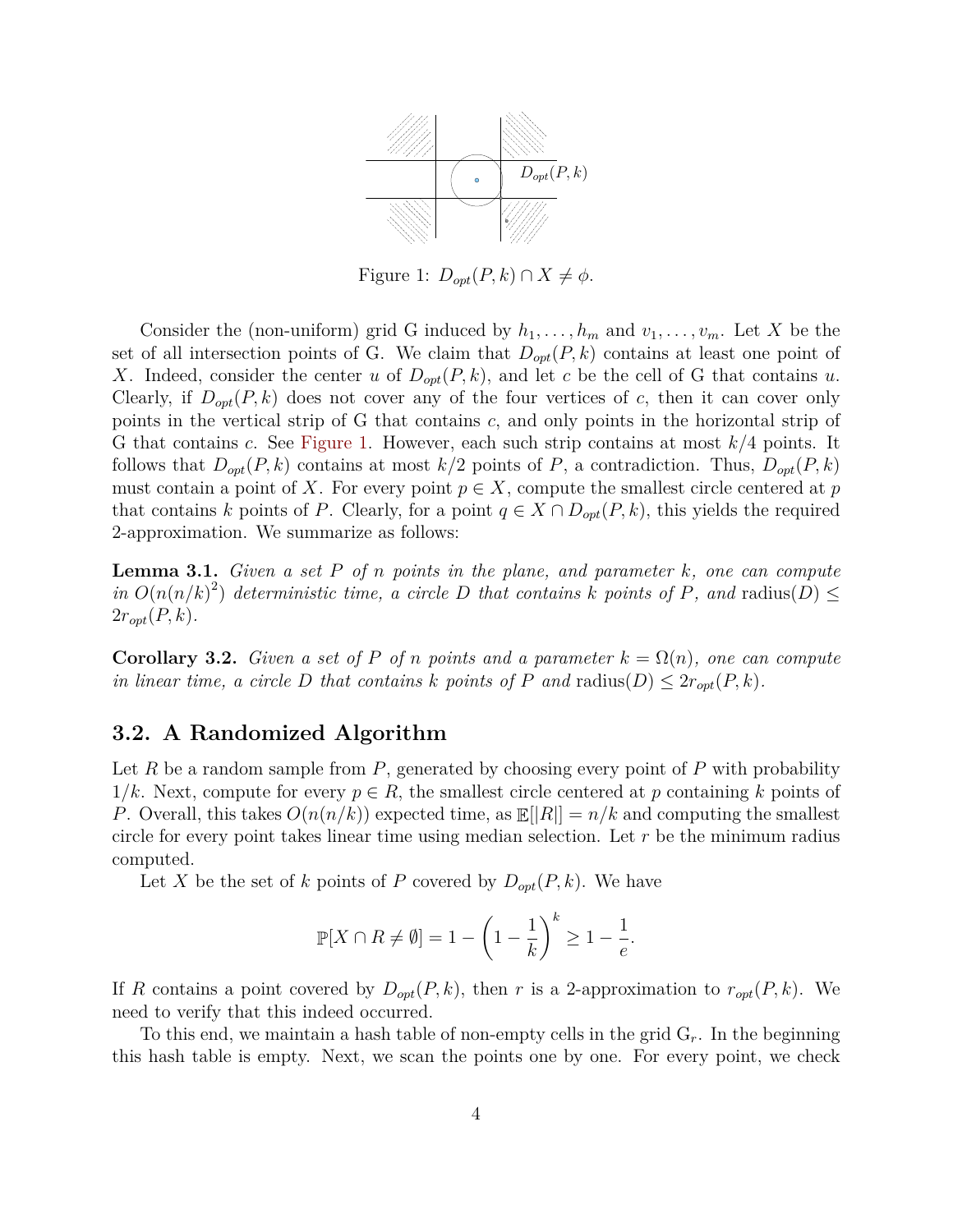whether  $G_r(p)$  is already registered in the hash table. If it is not in the hash table, then we add  $G_r(p)$  to our list of non-empty grid cells, create a new counter c for this cell (initialized to zero), and store  $(G_r(p), c)$  in the hash table. If  $G_r(p)$  was already in the hash table, then we just increment the counter associated with  $G_r(p)$ .

In particular, in the end of this scan, we have an explicit list of all the non-empty cells in the grid. Furthermore, we can now scan the list, and generate a list of all nonempty clusters in the grid. This is because every non-empty cell in the grid, induces 9 nonempty clusters. Furthermore, it is easy to remove repetitions from the generated list of clusters by hashing. Thus, if we are interested in all the clusters of weight at least  $k$ , then we can scan this list, compute the weight of each cluster, and keep only the ones that are heavy enough.

Thus, to verify that the algorithm succeeded, compute the grid  $G_r$ , and snap the points of P to  $G_r$ , as described above. If any cluster of  $G_r$  contains more than, say, 45k points, then  $r$  is clearly too large, and the algorithm failed, by [Lemma 2.1](#page-2-0) (iii). In such a case, we just run the above procedure again. Otherwise, we run on each cluster of  $G_r$  that contains at least k points, the algorithm of [Corollary 3.2.](#page-3-1) Let  $D$  be the smallest circle computed that contains  $k$  points of  $P$ . By [Lemma 2.1](#page-2-0) there is a cluster covering the optimal circle, and as such D is a 2-approximation to  $D_{opt}(P, k)$ . The overall running time of this stage is  $O((n/k)k) = O(n)$ . This is because there are at most  $9n/k$  clusters containing more than k points, as every point participates in at most 9 clusters. Further, each such cluster contains less than 45k points.

The algorithm succeeds with constant probability and is repeated till it succeeds, as such it follows that the expected running time of our algorithm is  $O(n(n/k))$ .

<span id="page-4-0"></span>**Lemma 3.3.** *Given a set* P *of* n *points in the plane, and parameter* k*, one can compute in expected*  $O(n(n/k))$  *time, a circle* D *that contains* k points of P, and radius(D)  $\leq 2r_{opt}(P, k)$ .

<span id="page-4-1"></span>We refer to the algorithm of [Lemma 3.3](#page-4-0) as  $\text{ApproxHeavy}(P, k)$ .

Remark 3.4. For a point set P of n points, the radius r returned by the algorithm of [Lemma 3.3](#page-4-0) is the distance between a pair of points of  $P$ . As such, a grid  $G_r$  computed using this distance is one of  $O(n^3)$  possible grids. Indeed, a circle is defined by the distance between a vertex of the non-uniform grid of [Lemma 3.1,](#page-3-2) and a point of P. A vertex of such a grid is determined by two points of  $P$ , through which the vertical and horizontal line passes. Thus, there are  $O(n^3)$  such triples.

In an earlier version of this paper [\[HS03\]](#page-11-5), we had a considerably more involved algorithm that performed the 2-approximation in  $O(n \log(n/k))$  time. However, for our purposes, any one of the slow (by simpler) algorithms of [Lemma 3.1](#page-3-2) or [Lemma 3.3,](#page-4-0) are sufficient. See [\[HS03\]](#page-11-5) for details.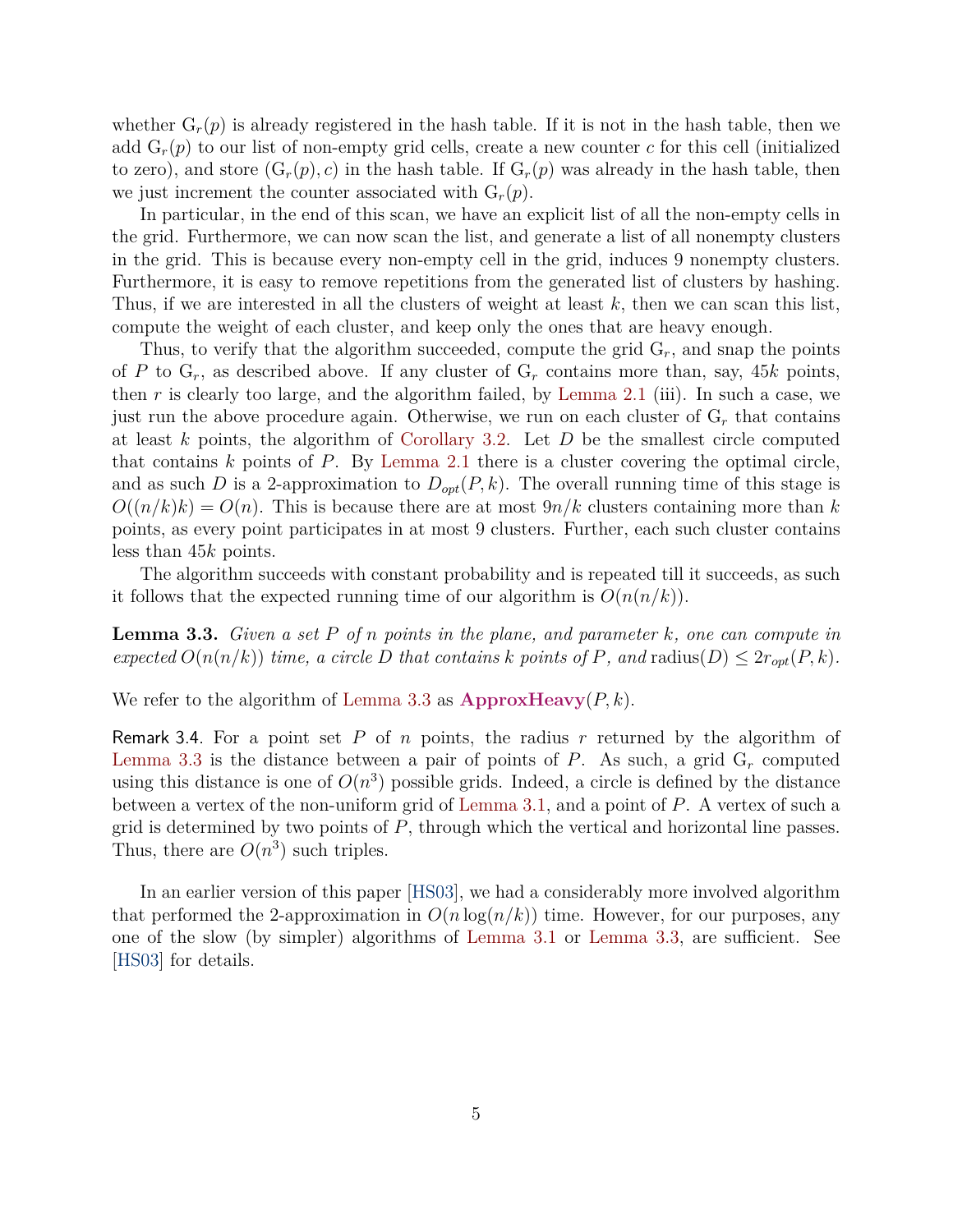$\mathrm{Grow}(P_i,r_{i-1},k)$ Output:  $r_i$ **begin**  $G_{i-1} \leftarrow G_{r_{i-1}}(P_i)$ **for** every grid cluster  $c \in G_{i-1}$  with  $|c \cap P_i| \geq k$  **do**  $P_c \leftarrow c \cap P_i$  $r_c \leftarrow$  **ApproxHeavy** $(P_c, k)$ // **ApproxHeavy** is the algorithm of [Lemma 3.3](#page-4-0) We have  $r_{opt}(P_c, k) \leq r_c \leq 2r_{opt}(P_c, k),$ **return** minimum  $r_c$  computed. **end**

<span id="page-5-1"></span>Figure 2: Algorithm for the ith round.

# <span id="page-5-0"></span>**4. A** 2**-Approximation in Linear Time**

#### **4.1. Description**

As in the previous sections, we construct a grid which partitions the points into small  $(O(k))$ sized) groups. The key idea behind speeding up the grid computation is to construct the appropriate grid over several rounds. Specifically, we start with a small set of points as seed and construct a suitable grid for this subset. Next, we incrementally insert the remaining points, while adjusting the grid width appropriately at each step.

Let  $\mathcal{P} = (P_1, \ldots, P_m)$  be a gradation of P (see [Definition 2.2\)](#page-2-1), where  $P = P_m$  and  $|P_1| \geq \max(k, n/\log n)$  (i.e. if  $k \geq n/\log n$  start from the first set in P that has more than k elements). The sequence  $\mathcal P$  can be computed in expected linear time as shown in [Lemma 2.3.](#page-2-2)

If  $k < n/\log n$ , then  $|P_1| = O(n/\log n)$ , and we use the 2-approximation algorithm of [\[Mat95a\]](#page-11-4), and obtain a length  $r_1$  such that  $r_{opt}(P_1, k) \le r_1 \le 2r_{opt}(P_1, k)$  and  $\mathsf{gd}_{r_1}(P_1) \le 5k$ . The set  $P_1$  is the seed mentioned earlier. Observe that it takes  $O(|P_1| \log |P_1|) = O(n)$  time to perform this step.

If  $|P_1| \ge k \ge n/\log n$ , then  $|P_1| = O(k)$ , and we can compute  $r_1$ , in  $O(|P_1|(|P_1|/k)^2) =$  $O(k) = O(n)$  time, using [Lemma 3.1.](#page-3-2)

The remaining algorithm works in m rounds, where m is the length of the sequence  $\mathcal{P}$ . At the end of the *i*th round, we have a distance  $r_i$  such that  $\mathsf{gd}_{r_i}(P_i) \leq 5k$ , and there exists a grid cluster in  $G_{r_i}$  containing more than k points of  $P_i$  and  $r_{opt}(P_i) \leq r_i$ .

At the *i*th round, we first construct a grid  $G_{i-1}$  for points in  $P_i$  using  $r_{i-1}$  as grid width. We know that there is no grid cell containing more than 5k points of  $P_{i-1}$ . As such, intuitively, we expect every cell of  $G_{i-1}$  to contain at most 10k points of  $P_i$ , since  $P_{i-1} \subseteq P_i$ was formed by choosing each point of  $P_i$  into  $P_{i-1}$  with probability 1/2. (This is of course too good to be true, but something slightly weaker does hold.) Thus allowing us to use the slow algorithm of [Lemma 3.3](#page-4-0) on those grid clusters. Note that, for  $k = \Omega(n)$ , the algorithm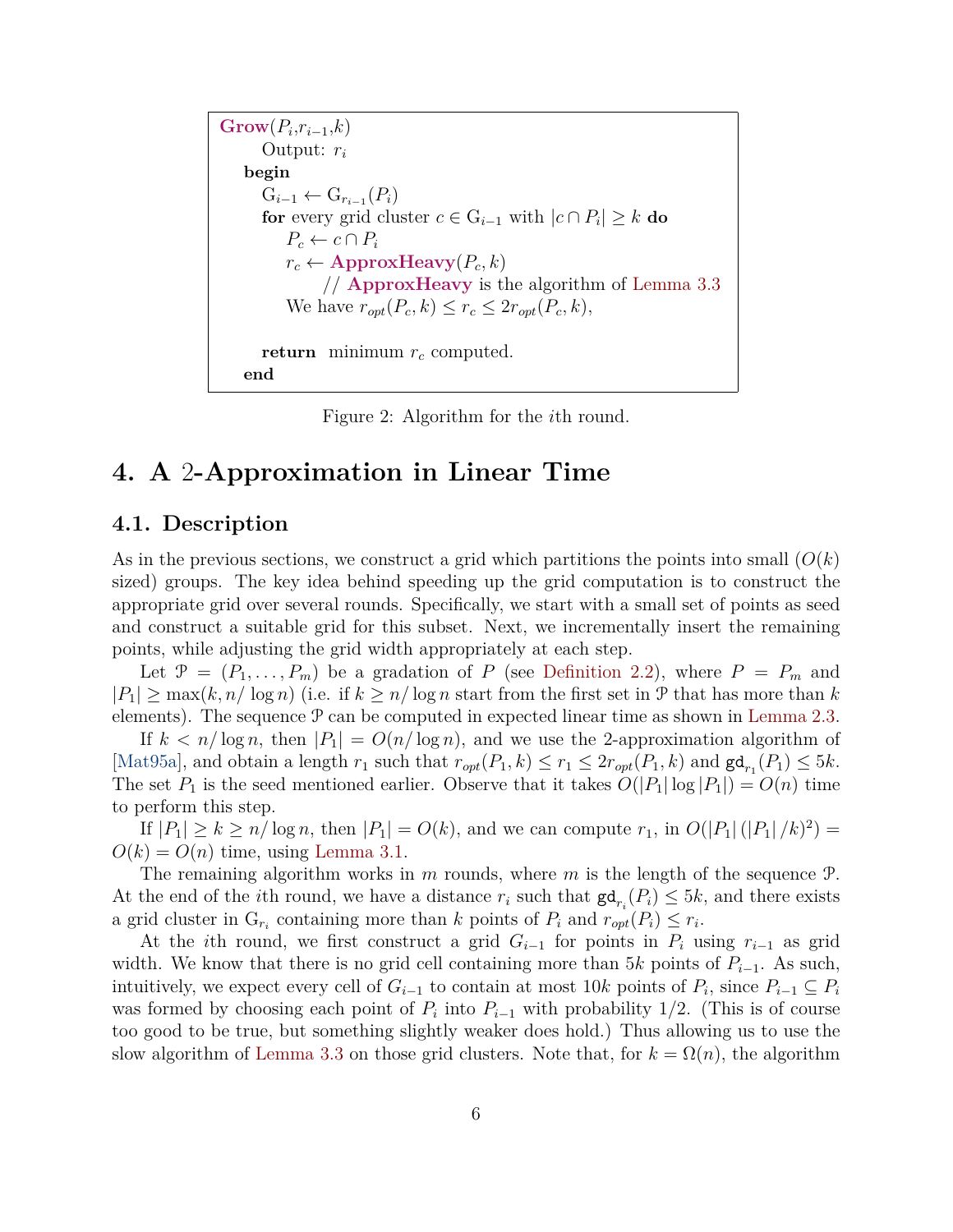$LinearApprox(P, k)$ Output:  $r$  - a 2-approximation to  $r_{opt}(P, k)$ **begin** Compute a gradation  $\{P_1, \ldots, P_m\}$  of P as in [Lemma 2.3](#page-2-2)  $r_1 \leftarrow$  **ApproxHeavy** $(P_1, k)$ // **ApproxHeavy** is the algorithm of [Lemma 3.3](#page-4-0) // which outputs a 2-approximation **for**  $i \leftarrow 2$  to  $m$  **do**  $r_j \leftarrow \textbf{Grow}(P_i, r_{i-1}, k)$ **for** every grid cluster  $c \in G_{r_m}$  with  $|c \cap P| \geq k$  **do**  $r_c \leftarrow$  **ApproxHeavy** $(c \cap P, k)$ **return** minimum  $r_c$  computed over all clusters **end**

<span id="page-6-0"></span>Figure 3: 2-Approximation Algorithm.

of [Lemma 3.3](#page-4-0) runs in expected linear time, and thus the overall running time is linear.

The algorithm used in the ith round is more concisely stated in [Figure 2.](#page-5-1) At the end of the m rounds we have  $r_m$ , which is a 2-approximation to the radius of the optimal k enclosing circle of  $P_m = P$ . The overall algorithm is summarized in [Figure 3.](#page-6-0)

#### **4.2. Analysis**

**Lemma 4.1.** *For*  $i = 1, ..., m$ , we have  $r_{opt}(P_i, k) \leq r_i \leq 2r_{opt}(P_i, k)$ , and the heaviest cell  $in G_{r_i}(P_i)$  *contains at most* 5k *points of*  $P_i$ *.* 

*Proof:* Consider the optimal circle  $D_i$  that realizes  $r_{opt}(P_i, k)$ . Observe that there is a cluster c of  $G_{r_{i-1}}$  that contains  $D_i$ , as  $r_{i-1} \geq r_i$ . Thus, when **Grow** handles the cluster c, we have  $D_i \cap P_i \subseteq c$ . The first part of the lemma then follows from the correctness of the algorithm of [Lemma 3.3.](#page-4-0)

As for the second part, observe that any grid cell of width  $r_i$  can be covered with 5 circles of radius  $r_i/2$ , and  $r_i/2 \leq r_{opt}(P_i, k)$ . It follows that each grid cell of  $G_{r_i}(P_i)$  contains at most 5k points. П

Now we proceed to upper-bound the number of cells of  $G_{r_{i-1}}$  that contains "too many" points of  $P_i$ . Since each point of  $P_{i-1}$  was chosen from  $P_i$  with probability 1/2, we can express this bound as a sum of independent random variables, and bound this using tail-bounds.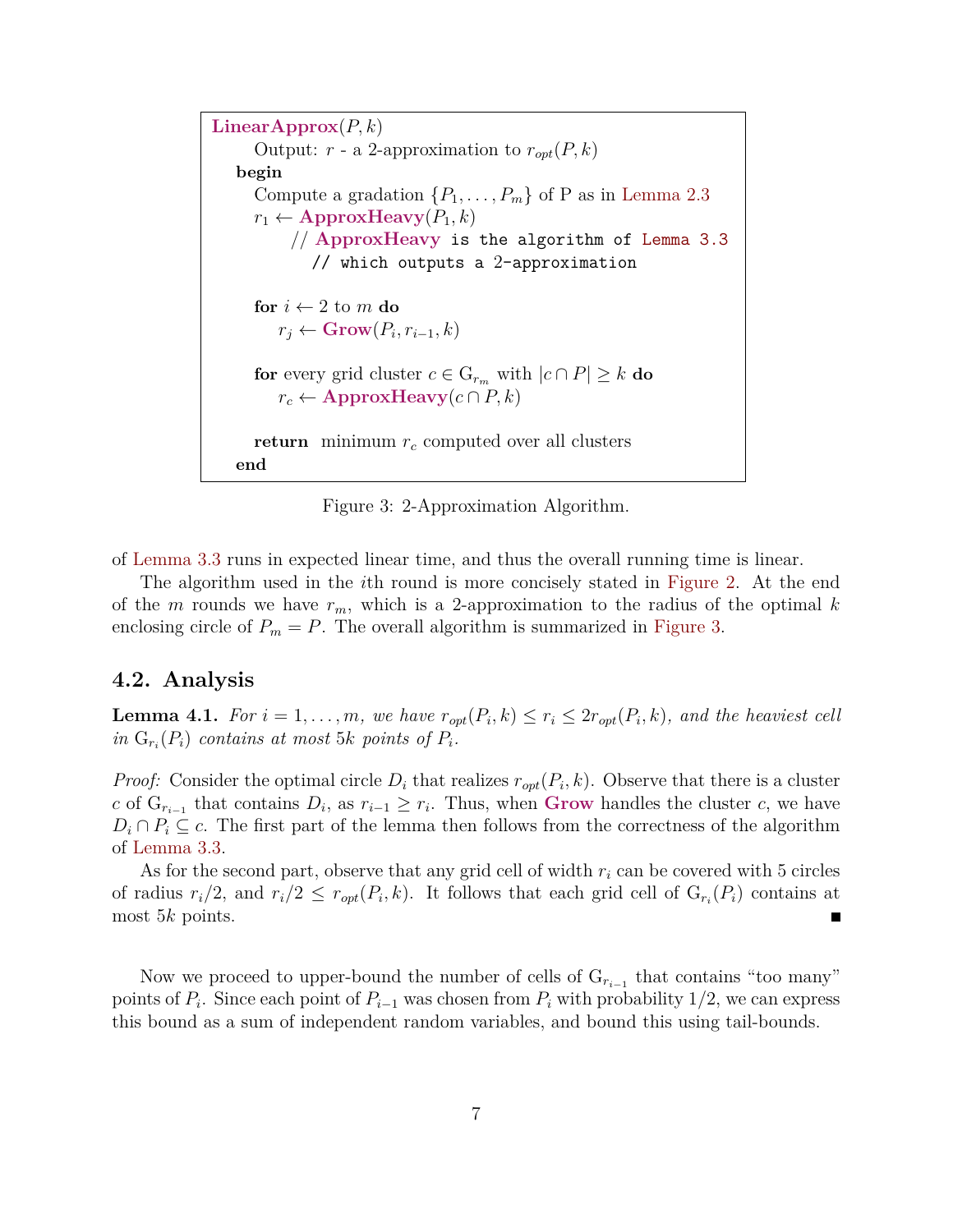**Definition 4.2.** For a point set P, and parameters k and r, the excess of  $G_r(P)$  is

$$
\mathcal{E}(P, k, \mathbf{G}_r) = \sum_{c \in \text{Cells}(\mathbf{G}_r)} \left[ \frac{|c \cap P|}{50k} \right],
$$

where  $\text{Cells}(G_r)$  is the set of cells of the grid  $G_r$ .

Remark 4.3. The quantity  $100k \cdot \mathcal{E}(P, k, G_r)$  is an upper bound on the number of points of P in an heavy cell of  $G_r(P)$ , where a cell of  $G_r(P)$  is *heavy* if it contains more than 50k points.

<span id="page-7-0"></span>**Lemma 4.4.** *For any positive real t, the probability that*  $G_{r_{i-1}}(P_i)$  *has excess*  $\mathcal{E}(P_i, k, G_{r_{i-1}}) \ge$  $\alpha = t + 5 \lfloor \log(n) \rfloor$ *, is at most*  $2^{-t}$ *.* 

*Proof:* Let  $\mathfrak{G}$  be the set of  $O(n^3)$  possible grids that might be considered by the algorithm (see [Remark 3.4\)](#page-4-1), and fix a grid  $\mathsf{G} \in \mathfrak{G}$  with excess  $M = \mathcal{E}(P_i, k, \mathsf{G}) \ge \alpha$ .

Let  $U = \{ \{P_i \cap c\} \mid c \in \mathsf{G}, |P_i \cap c| > 50k \}$  be all the heavy cells in  $\mathsf{G}(P_i)$ . Furthermore, let  $V = \bigcup_{X \in U} \psi(X, 50k)$ , where  $\psi(X, \nu)$  denotes an arbitrary partition of the set X into disjoint subsets such that each one of them contains  $\nu$  points, except maybe the last subset that might contain between  $\nu$  and  $2\nu - 1$  points.

It is clear that  $|V| = \mathcal{E}(P_i, k, \mathsf{G})$ . From the Chernoff inequality, for any  $S \in V$ , we have  $\mu = \mathbb{E}[|S \cap P_{i-1}|] \geq 25k$ , and setting  $\delta = 4/5$  we have

$$
\mathbb{P}[|S \cap P_{i-1}| \le 5k] \le \mathbb{P}[|S \cap P_{i-1}| \le (1-\delta)\mu] < \exp\left(-\mu\frac{\delta^2}{2}\right) = \exp\left(-\frac{25k(4/5)^2}{2}\right) < \frac{1}{2}.
$$

Furthermore,  $\mathsf{G} = \mathsf{G}_{r_{i-1}}$  implies that each cell of  $\mathsf{G}(P_{i-1})$  contains at most 5k points. Thus we have

$$
\mathbb{P}\big[\mathcal{G}_{r_{i-1}} = \mathcal{G}\big] \le \prod_{S \in V} \mathbb{P}\big[|S \cap P_{i-1}| \le 5k\big] \le \frac{1}{2^{|V|}} = \frac{1}{2^M} \le \frac{1}{2^{\alpha}}.
$$

Since there are  $n^3$  different grids in  $\mathfrak{G}$ , we have

$$
\mathbb{P}\big[\mathcal{E}(P_i, k, \mathbf{G}_{r_{i-1}}) \geq \alpha\big] = \mathbb{P}\Big[\bigcup_{\substack{\mathsf{G}\in \mathfrak{G},\\ \mathcal{E}(P_i, k, \mathsf{G})\geq \alpha}} (\mathsf{G} = \mathbf{G}_{r_{i-1}})\Big] \leq \sum_{\substack{\mathsf{G}\in \mathfrak{G},\\ \mathcal{E}(P_i, k, \mathsf{G})\geq \alpha}} \mathbb{P}\big[\mathsf{G} = \mathbf{G}_{r_{i-1}}\big] \leq n^3 \frac{1}{2^\alpha} \leq \frac{1}{2^t}.
$$

We next bound the expected running time of the algorithm **LinearApprox** by bounding the expected time spent in the *i*th iteration. In particular, let  $Y$  be the random variable which is the excess of  $G_{r_{i-1}}(P_i)$ . In this case, there are at most Y cells which are heavy in  $G_{r_{i-1}}(P_i)$ , and each such cell contains at most Yk points. Thus, invoking the algorithm of **ApproxHeavy** on such a heavy cell takes  $O(Yk \cdot ((Yk)/k)) = O(Y^2k)$  time. Overall, the running time of Grow, in the *i*th iteration, is  $T(Y) = O(|P_i| + Y \cdot Y^2 k) = O(|P_i| + Y^3 k)$ .

For technical reasons, we need to consider the light and heavy cases separately to bound  $Y$ .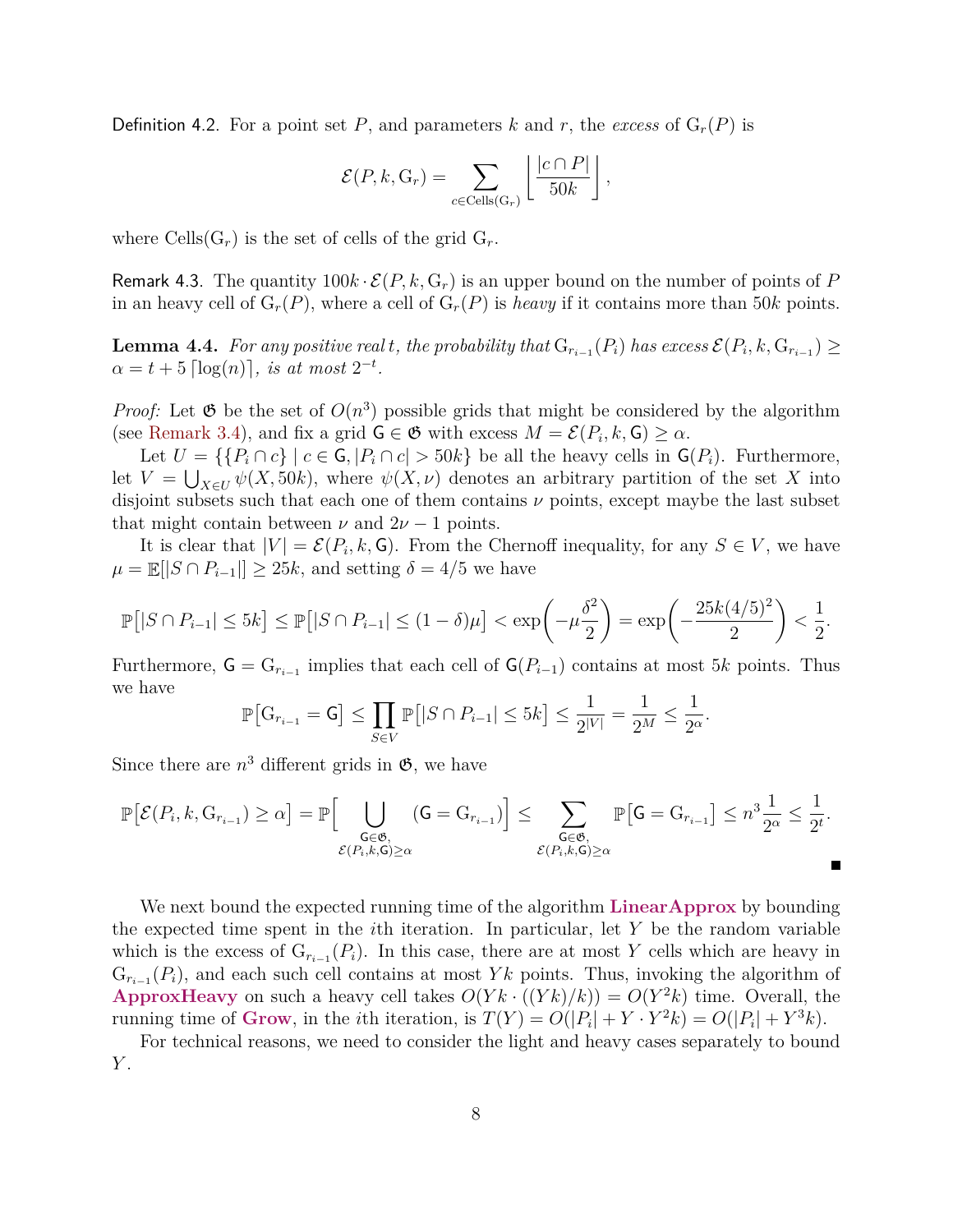#### **4.2.1.** The Light Case:  $k < 4 \log n$  **.XX**

We have that the expected running time is proportional to

$$
\sum_{t=0}^{\lceil n/k \rceil} \mathbb{P}[Y = t]T(t) = |P_i| + \mathbb{P}[0 \le Y \le 2 \lceil \log n \rceil]T(2 \lceil \log n \rceil) + \sum_{t=2\lceil \log n \rceil + 1}^{n/k} \mathbb{P}[Y = t]T(t)
$$
  

$$
\le |P_i| + T(2 \lceil \log n \rceil) + \sum_{t=1}^{n/k} \frac{1}{2^t} T(t + 2 \lceil \log n \rceil)
$$
  

$$
= O(|P_i|) + O(k \log^3 n) + \sum_{t=1}^{n/k} \frac{(t + 2 \lceil \log n \rceil)^3 k}{2^t}
$$
  

$$
= O(|P_i| + k \log^3 n) = O(|P_i|),
$$

by [Lemma 4.4](#page-7-0) and since  $T(\cdot)$  is a monotone increasing function.

#### **4.2.2.** The Heavy Case:  $k \geq 4 \log n$ .

<span id="page-8-0"></span>**Lemma 4.5.** *The probability that*  $G_{r_{i-1}}(P_i)$  *has excess larger than t, is at most*  $2^{-t}$ *, for*  $k \geq 4 \log n$ .

*Proof:* We use the same technique as in [Lemma 4.4.](#page-7-0) By the Chernoff inequality, the probability that any 50k size subset of  $P_i$  would contain at most 5k points of  $P_{i-1}$ , is less than

$$
\leq \exp\left(-25k \cdot \frac{16}{25} \cdot \frac{1}{2}\right) \leq \exp(-5k) \leq \frac{1}{n^4}.
$$

In particular, arguing as in [Lemma 4.4,](#page-7-0) it follows that the probability that  $\mathcal{E}(P_i, k, r_{i-1})$ exceeds t, is smaller than  $n^3/n^{4t} \leq 2^{-t}$ .

Thus, if  $k \geq 4 \log n$ , the expected running time of **Grow**, in the *i*th iteration, is at most

$$
O\Big(\sum_{c \in \mathcal{G}_{r_{i-1}}} |c \cap P_i| \cdot \frac{|c \cap P_i|}{k}\Big) = O\Big(|P_i| + \sum_{t=1}^{\infty} t \cdot \frac{(tk)^2}{k} \frac{1}{2^t}\Big) = O\big(|P_i| + k\big) = O\big(|P_i|\big),
$$

by [Lemma 4.5.](#page-8-0)

#### **4.2.3. Overall Running Time Analysis**

<span id="page-8-1"></span>Thus, by the above analysis and by [Lemma 2.3,](#page-2-2) the total expected running time of **Linear-Approx** inside the inner loop is  $O(\sum_i |P_i|) = O(n)$ . As for the last step, of computing a 2-approximation, consider the grid  $G_{r_m}(P)$ . Each grid cell contains at most 5k points, and hence each grid cluster contains at most  $45k$  points. Also the smallest k enclosing circle is contained in some grid cluster. In each cluster that contain more than  $k$  points, we use the algorithm of [Corollary 3.2](#page-3-1) and finally output the minimum over all the clusters. The overall running time is  $O((n/k)k) = O(n)$  for this step, since each point belongs to at most 9 clusters.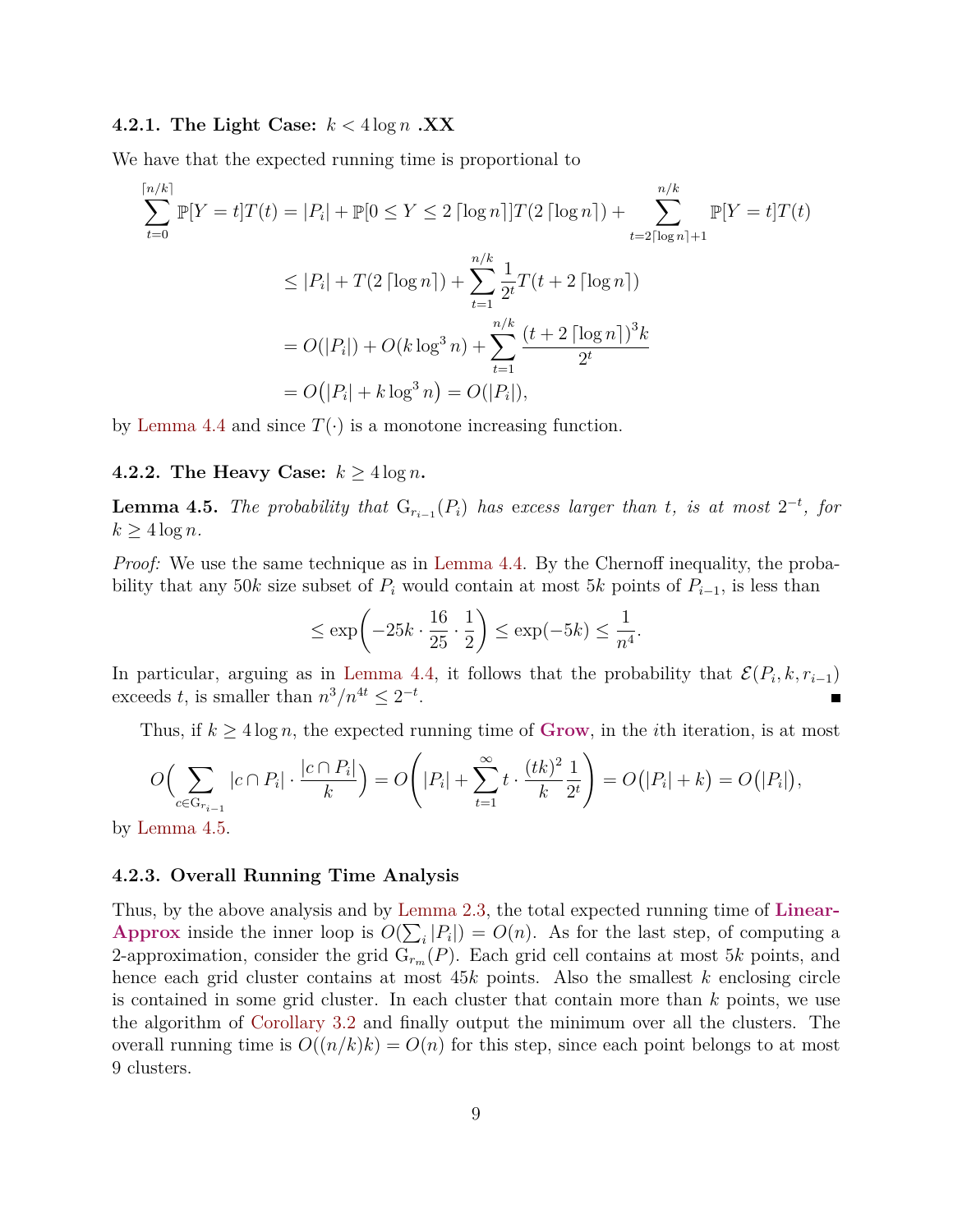**Theorem 4.6.** *Given a set* P *of* n *points in the plane, and a parameter* k*, one can compute, in expected linear time, a radius* r, such that  $r_{opt}(P, k) \leq r \leq 2r_{opt}(P, k)$ .

Once we compute r such that  $r_{opt}(P, k) \le r \le 2r_{opt}(P, k)$ , using the algorithm of [The](#page-8-1)[orem 4.6,](#page-8-1) we apply the exact algorithm of Matoušek [\[Mat95a\]](#page-11-4) to each cluster of the grid  $G_r(P)$  which contains more than k points.

Matoušek's algorithm has running time of  $O(n \log n + nk)$  and space complexity  $O(nk)$ . Since r is a 2 approximation to  $r_{opt}(P, k)$ , each cluster has  $O(k)$  points. Thus the running time of the exact algorithm in each cluster is  $O(k^2)$  and requires  $O(k^2)$  space. The number of clusters which contain more than k points is  $O(n/k)$ . Hence the overall running time is  $O(nk)$ , and the space used is  $O(n+k^2)$ .

**Theorem 4.7.** *Given a set* P *of* n *points in the plane and a parameter* k*, one can compute, in expected*  $O(nk)$  *time, using*  $O(n+k^2)$  *space, the radius*  $r_{opt}(P, k)$ *, and a circle*  $D_{opt}(P, k)$ *that covers* k *points of* P*.*

### <span id="page-9-0"></span>**5.** From constant approximation to  $(1+\delta)$ -approximation

Let r be a 2-approximation to  $r_{\text{out}}(P, k)$ . If we construct  $G_r(P)$ , each grid cell contains less than 5k points of P (each grid cell can be covered fully by 5 circles of radius  $r_{opt}(P, k)$ ). Furthermore, the smallest k-enclosing circle is covered by some grid cluster. We compute a  $(1+\delta)$ -approximation to the radius of the minimal k enclosing circle in each grid cluster and output the smallest among them. The technique to compute  $(1 + \delta)$ -approximation when all the points belong to a particular grid cluster is as follows.

Let  $P_c$  be the set of points in a particular grid cluster with  $k < |P_c| = O(k)$ . Let R be a bounding square of the points of  $P_c$ . We partition R into a uniform grid G of width 10rδ. Next, we snap every point of  $P_c$  into the closest grid point of G, and let  $P'_c$  denote the resulting point set. Clearly,  $|P'_c| = O(1/\delta^2)$ . We guess the radius  $r_{opt}(P_c, k)$  up to a factor of  $1+\delta$  (there are only  $O(\log_{1+\delta} 2) = O(1/\delta)$  possible guesses). Let r' be the current guess. We need to compute for each point p of  $P'_c$ , how many points of  $P'_c$  are contained in  $D(p, r')$ . This can be done in  $O((1/\delta) \log(1/\delta))$  time per point, by constructing a quadtree over the points of  $P_c'$ . Thus, computing a  $\delta/4$ -approximation to the  $r_{opt}(P_c', k)$  takes  $O((1/\delta^3) \log^2(1/\delta))$ time.

We repeat the above algorithm for all the clusters that have more than  $k$  points inside them. Clearly, the smallest circle computed is the required approximation. The running time is  $O(n + n/(k\delta^3) \log^2(1/\delta))$ . Putting this together with the algorithm of [Theorem 4.6,](#page-8-1) we have:

**Theorem 5.1.** *Given a set* P *of* n points in the plane, and parameters k and  $\delta > 0$ , one *can compute, in expected*

$$
O\left(n + n \cdot \min\left(\frac{1}{k\delta^3} \log^2 \frac{1}{\delta}, k\right)\right)
$$

*time, a radius r, such that*  $r_{opt}(P, k) \leq r \leq (1 + \delta)r_{opt}(P, k)$ .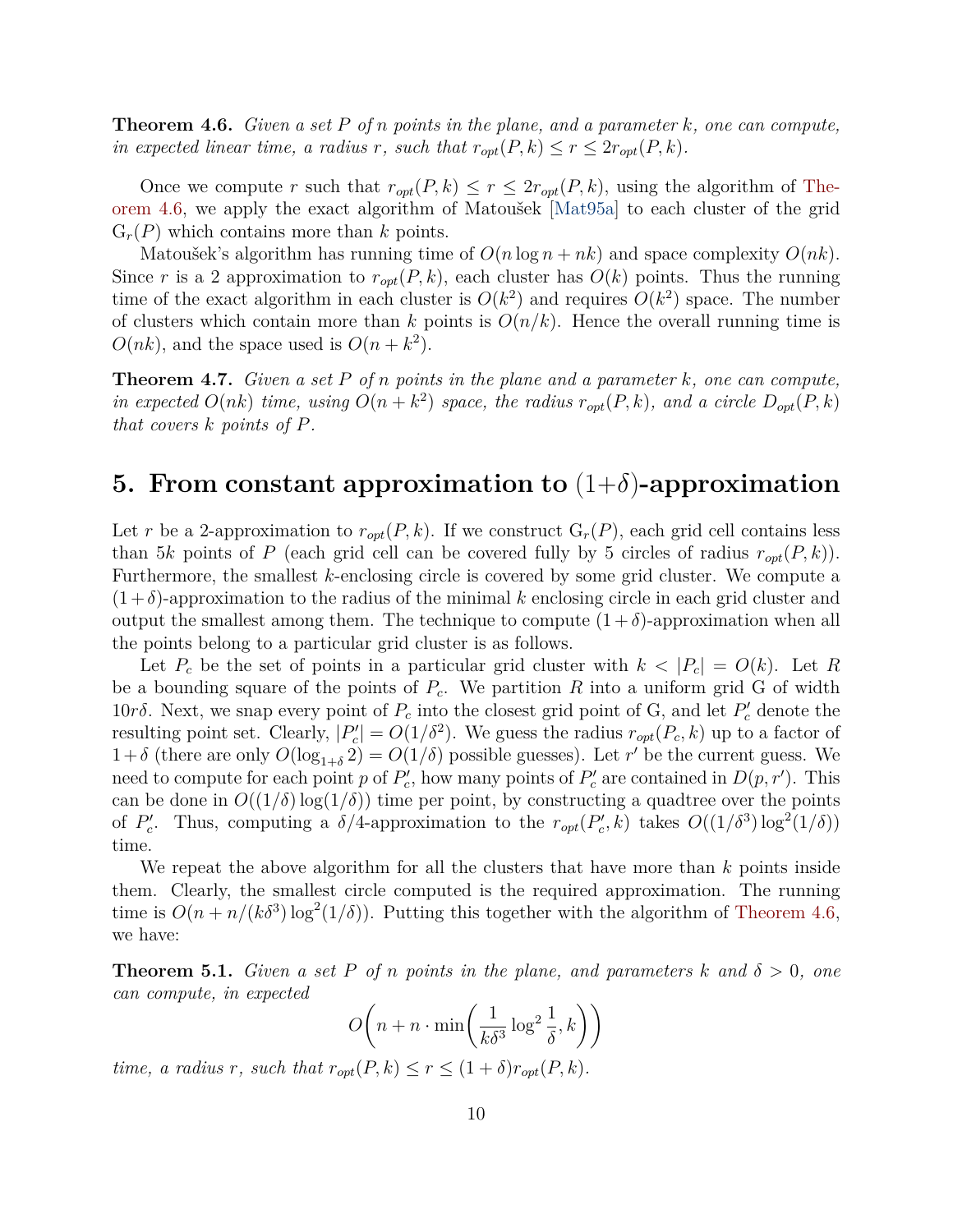# **6. Conclusions**

We presented a linear time 2-approximation algorithm for the smallest enclosing circle that contains at least k points in the plane. Note that our algorithm can be easily extended to high dimensions. This algorithm improves over previous results, and it can in some sense be interpreted as an extension of Golin *et al.* [\[GRSS95\]](#page-11-6) closest pair algorithm to the clustering problem (see also the algorithm by Rabin [\[Rab76\]](#page-11-7) and the survey of Smid on such algorithms  $|\text{Smi00}|$ ).

Getting similar results for other shape fitting problems, like the minimum radius cylinder in three dimensions, remains elusive. Current approaches for approximating it, in the presence of outliers, essentially reduces to the computation of the shortest vertical segment that stabs at least k hyperplanes. See [\[SY04\]](#page-11-9) for the details. However, the results of Erickson and Seidel [\[ES95,](#page-11-10) [Eri99\]](#page-11-11) imply that approximating the shortest vertical segment that stabs  $d+1$ hyperplanes takes  $\Omega(n^d)$  time, under a reasonable computation model, thus implying that this approach is probably bound to fail if we are interested in a near linear time algorithm.

It would be interesting to figure out which of the shape fitting problems can be approximated in near linear time, in the presence of outliers, and which ones can not. We leave this as an open problem for further research.

# **Acknowledgments**

The authors thank Alon Efrat, Edgar Ramos and Kasturi Varadarajan for helpful discussions on the problems studied in this paper. The authors would also like to thank the anonymous referees for their insightful comments and suggestions.

# **References**

- <span id="page-10-4"></span>[ABMS98] P. K. Agarwal, M. de Berg, J. Matoušek, and O. Schwarzkopf. *[Constructing](http://epubs.siam.org/sam-bin/dbq/article/28184) [levels in arrangements and higher order Voronoi diagrams](http://epubs.siam.org/sam-bin/dbq/article/28184)*. *SIAM J. Comput.*, 27: 654–667, 1998.
- <span id="page-10-0"></span>[AHV04] P. K. Agarwal, S. Har-Peled, and K. R. Varadarajan. *[Approximating extent](http://dx.doi.org/10.1145/1008731.1008736) [measures of points](http://dx.doi.org/10.1145/1008731.1008736)*. *J. Assoc. Comput. Mach.*, 51(4): 606–635, 2004.
- <span id="page-10-3"></span>[AST94] P. K. Agarwal, M. Sharir, and S. Toledo. *Applications of parametric searching in geometric optimization*. *J. Algorithms*, 17: 292–318, 1994.
- <span id="page-10-1"></span>[BE97] M. Bern and D. Eppstein. *Approximation algorithms for geometric problems*. *Approximationg algorithms for NP-Hard problems*. Ed. by D. S. Hochbaum. PWS Publishing Company, 1997, pp. 296–345.
- <span id="page-10-2"></span>[Cha05] T. M. Chan. *[Low-dimensional linear programming with violations](http://dx.doi.org/10.1137/S0097539703439404)*. *SIAM J. Comput.*, 34(4): 879–893, 2005.